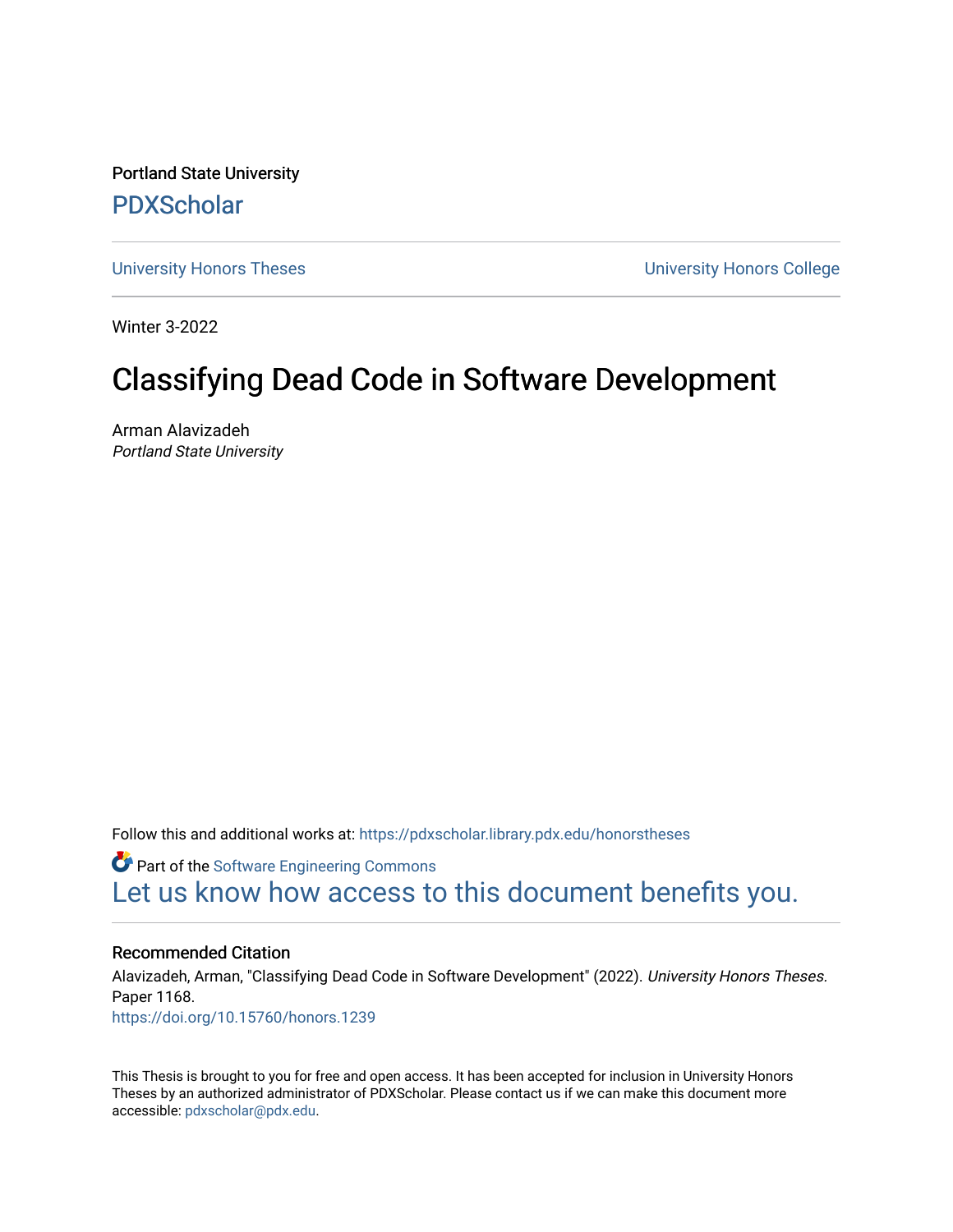## Classifying Dead Code in Software Development

by

## Arman Alavizadeh

## An undergraduate honors thesis submitted in partial fulfillment of the

## requirements for the degree of

## Bachelor of Science

in

University Honors

and

Computer Science

Thesis Adviser

Warren Harrison

Portland State University

2022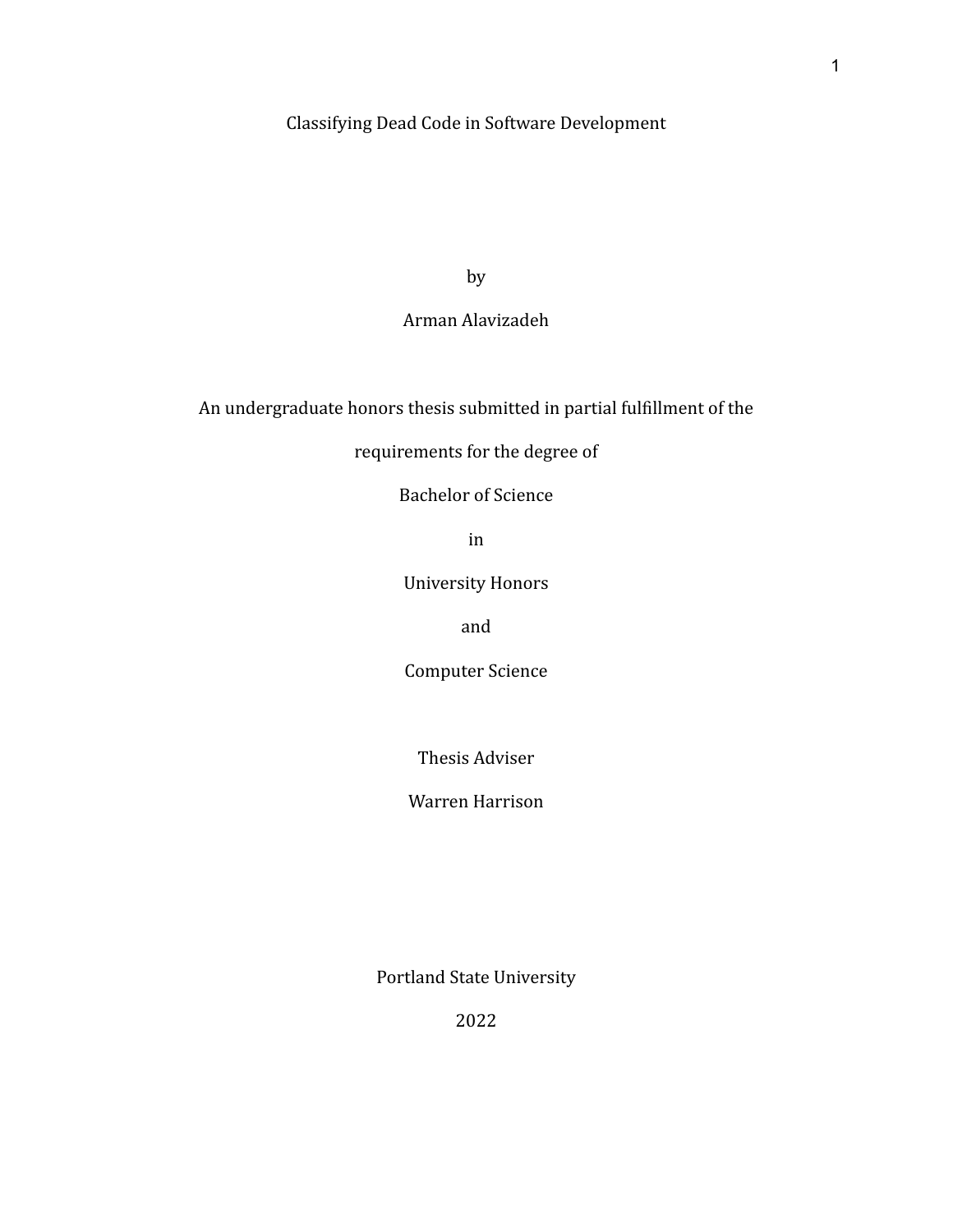## **I. Introduction**

The ARIANE 5 rocket exploded less than a minute after its launch mid-air on June 4th, 1996<sup>[1]</sup>, promptly piquing public interest and a full-blown investigation was held. Findings found that the failure point was an error in the Inertial Reference System's software which misguided the rocket<sup>[1]</sup>. Code that was thought to be dead (non-executing during runtime) was being run contrary to the belief of the ARIANE software engineers and had caused the chain of events leading to the explosion $[1]$ . A scenario for the rocket that had seemed highly unlikely during development had occurred at launch, executing the supposedly dead code within the Inertial Reference System<sup>[1]</sup>. This dead code cost the European Space Agency \$370 million USD<sup>[2]</sup> and development time.

Although the majority of dead code's effects in the software engineering world are not as costly as the ARIANE 5 incident, the incident does highlight the importance of understanding and eliminating dead code, a problem that has evolved in tandem with software development.

But how do we understand dead code from the perspective of a computer scientist or a software developer? At the highest level, dead code can be abstracted as, "[...] any code that's never executed, or if executed, the execution has no effect on the application's behavior"<sup>[4]</sup>. Such an open-ended definition leaves a lot of room for interpretation. Examining dead code at a lower level of granularity gives us narrower definitions: Code that is never executed in a called function or a function that is never called. Both of these examples would be considered unreachable dead code, "Code that can't be reached or executed on any program path is called unreachable code"<sup>[4]</sup>. Unreachable code being a subset of dead code.



#### **Figure 1 - Unreachable code [5]**

As seen in Figure 1, we can see examples of dead code and unreachable code in the guise of a simple addition function. What int z is doesn't matter since it is not relevant to the return value of the  $add(x,y)$  function, z could be anything and we would never use it. The difference between these two examples is that z is computed but never used since it is before the return statement. Z is never computed for the unreachable code example because the return statement is before Z's initialization, hence that line of code will never execute under any circumstance.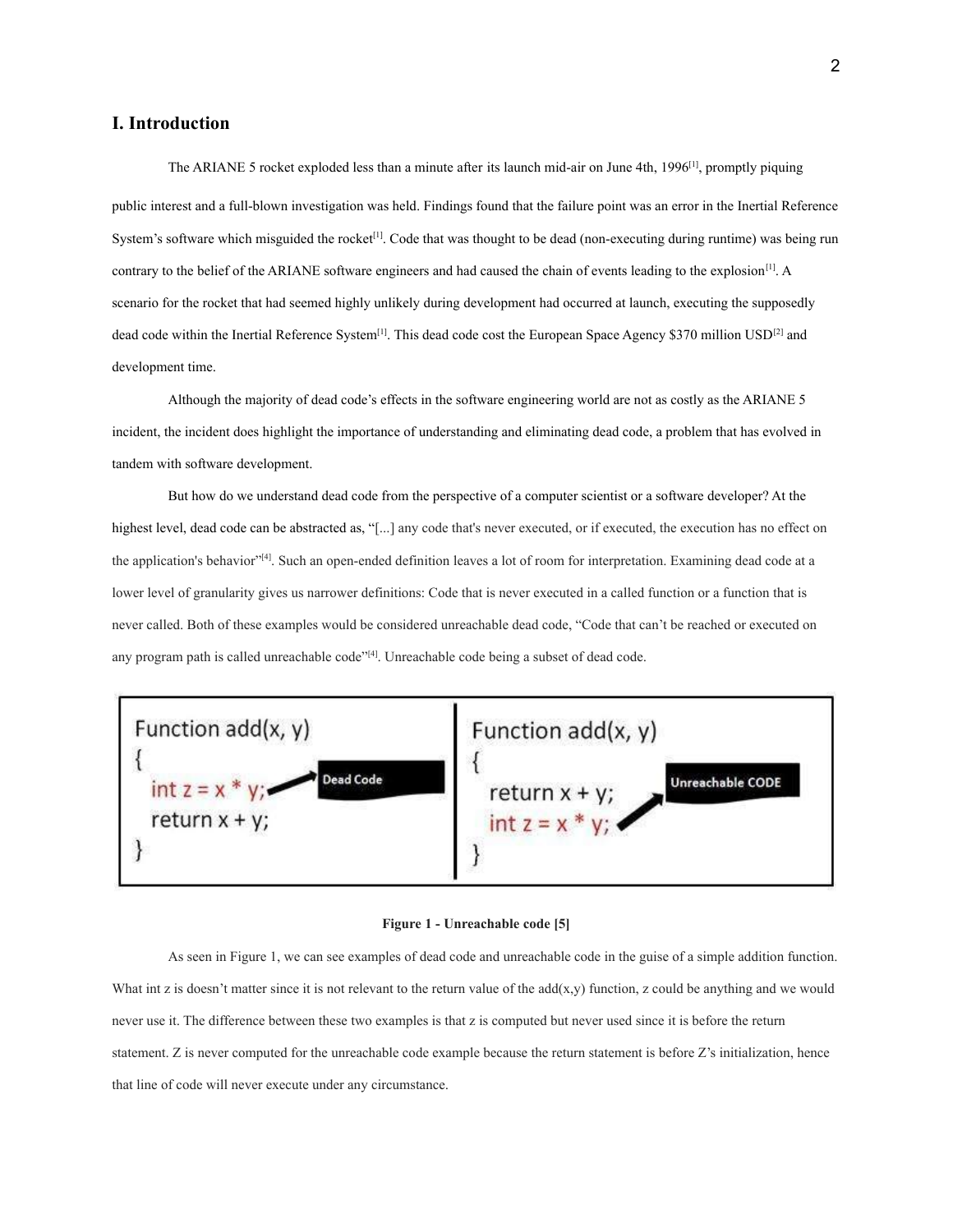For a more complex example, there is plenty of method stub code that could be considered dead. Method stubs commonly refers to code that has not yet been fully developed or simulates the behavior of existing code<sup>[6]</sup>. It's useful to simulate needed functionality while developing other aspects of the codebase.



#### **Figure 2 - Method Stub Sample Code [7]**

Re-prioritization is common in the software engineering world. Software functionality is dictated by key stakeholders, meaning that required functionality can change with their desires. Say we have a project that has postponed development of certain features since said key stakeholders want something else out of the product. In this scenario, how would we determine whether or not a method stub is considered dead? If there are leftover method stubs from an upended feature still present in the re-prioritized codebase, we could have dead code. Remember that dead code can be code that doesn't contribute value to our software. Everytime we change the deliverables of our software, we must think of how our code is relevant towards those deliverables.

Simone Romano et al noted that around sixteen percent of all methods from the open source Java applications they studied were dead, compared to their median of around twelve percent across their studied codebases<sup>[8]</sup>. Due to the nature of open source projects, these methods may yet be implemented by their respective developers and serve as the coding equivalent of a method stub. It is impossible to know what portion of the aforementioned sixteen percent are waiting to be implemented. Ultimately, a method stub can be a bad code smell since other developers are guessing what your intentions are and whether or not you decide to follow up on them.

In an extreme case of the effects of method stubs, many customers of Chemical bank in New York lost a collective total of 150 million USD overnight due to a withdrawal error<sup>[9]</sup>. A commented out portion of code updating the cash machine software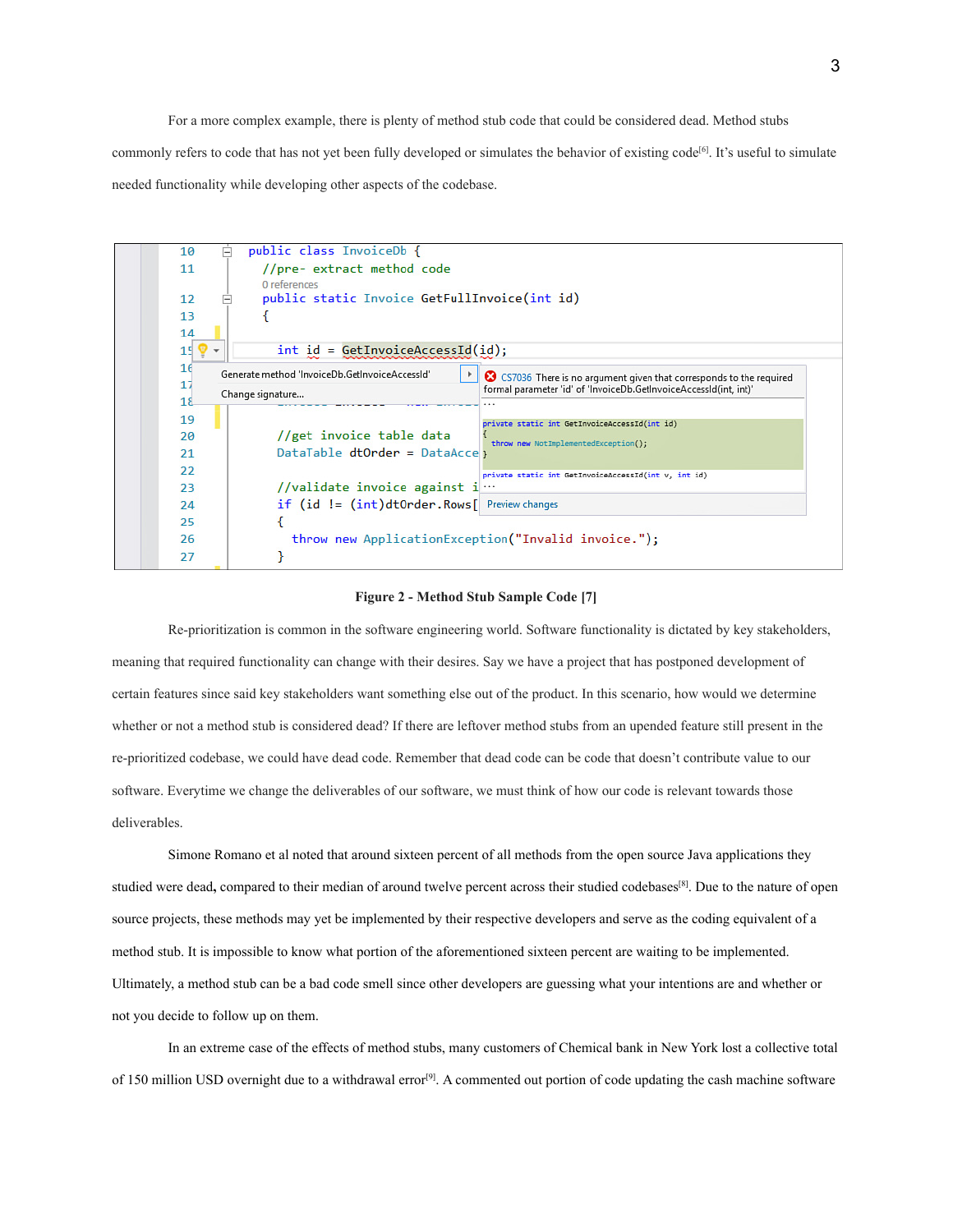was the culprit<sup>[9]</sup>, causing behavior which the developers thought was not possible until it happened and became an issue. It's impossible to know what the development team was thinking at the time and whether or not they thought the commented code could be a problem, but what we do know for certain is that the same code was neglected. Code behavior is not so easily defined until it is ran in a user context and even then only specific scenarios might trigger unexpected behavior.

Everyone can agree on the definition of dead code at the highest level of abstraction. With what we have seen with the previous examples, it's challenging to translate that definition down to lower levels of granularity. Subjectivity often plays a part when identifying dead code. Inconsistencies in dead code classification will happen when we identify dead code with subjective definitions, substantiating the need for more objective dead code sub-definitions. In order to get more objective definitions of dead code sub-types, a taxonomy is needed.

## **II. Taxonomizing Dead Code**

Taxonomizing dead code benefits our understanding of it for several reasons: Systematic breakdown of certain types of dead code help us categorize for a given range of granularity. Taxonomies ensure consistency between definitions which has been lacking at lower levels of granularity for dead code. Being able to classify and categorize dead code across different contexts clarifies dead code beyond its abstract definition. Taxonomies provide a point of reference that can be used in identifying dead code as somewhat of a standard. Standards evolve over time, and our taxonomy would as well, but an initial version must be instantiated first. The goal here is to not be as comprehensive as possible, as that could potentially be multiple papers, each necessitating in-depth research. Finding a method for discovering more specific definitions of dead code is the focus. A way to taxonomize dead code, if you will.

Before classifying dead code subtypes, let's establish a basic taxonomy for dead code from what we currently know: 1. Dead Code

A. Unreachable Code

1.A.1 Preceded by an Unconditional Control Flow Change

1.A.2 Preceded by a Conditional Control Flow Change that can never be true

- B. Unused Code
	- 1.B.1 Commented Out Code
		- 1.B.1.1 Block/Multiline Comments
		- 1.B.1.2 Individual Line Comments
	- 1.B.2 Unused Files
	- 1.B.3 Undefined Functions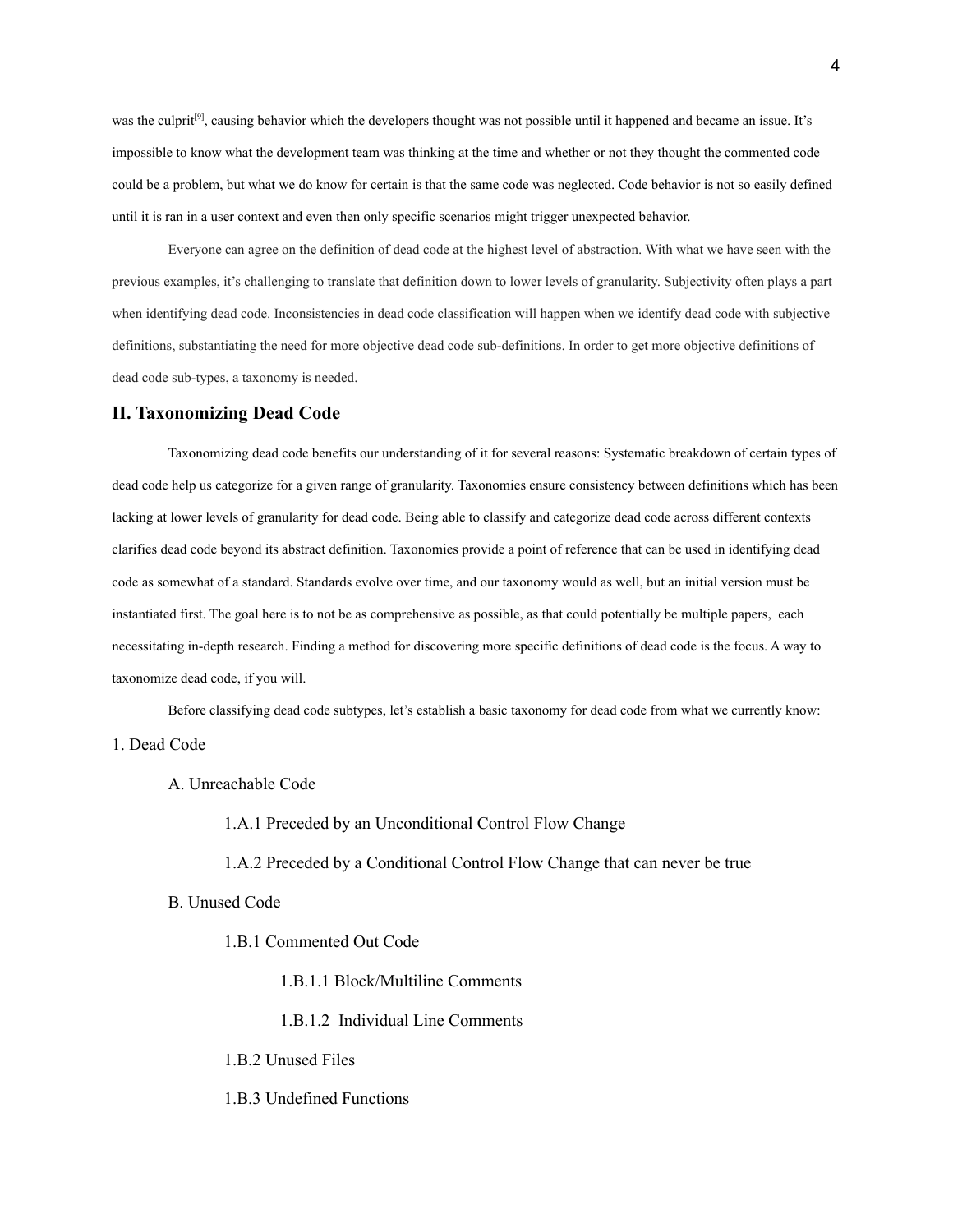#### **Figure 3 - Basic Taxonomy**

Our taxonomy provides specific, objective classifications for dead code. When classifying dead code, we have to think about levels of granularity. For example, we know that figure 1 represents unreachable code. The return statement occurs before z is ever calculated, meaning the control flow change was unconditional. If we instead had a conditional to calculate z before the return statement such as "IF (A > B AND A = B) THEN int  $z = x * y$ ", z would still never be calculated. The difference is that our conditional is always going to be calculated as false, whereas in the original example the line calculating z was never executed. Since we have two different ways of creating unreachable code, we then have two different types of unreachable code for our taxonomy. Hence, a deeper level of granularity. Going forward, we will be adding new classifications to this taxonomy.

Deadcode's effect on a program's behavior is unknown unless an issue is apparent enough to warrant investigation. If there is dead code but there are no side effects to its presence ("benign" dead code), then it may as well not exist until a potential issue arises in the world of web development. On the other hand, even benign dead code is an issue in embedded systems. Many embedded systems (dominantly written in C) rely on extensive code validation and optimization due to many industrial and reliability standards placed on the codebase<sup>[10]</sup>. Compilers generally are not thorough enough in catching dead code for the aforementioned systems which is why techniques such as abstract interpretation and counterexample guided abstraction refinement are utilized<sup>[10]</sup>. Code optimization and validation coverage are not as important in the higher level segment of the industry such as web development compared to embedded systems where certain criteria have to be met for the codebase to be considered sound.

Although there are different types of dead code, the usage of the term "dead code" differs between different segments of the industry. On the web development side, it is increasingly common to see libraries pulled in where only a few functions from a given library or framework are used with researchers such as Obbink working on a solution<sup>[3]</sup>. Obbink et al's foray into web development dead code focused on unused features within JavaScript frameworks by implementing a dead code removal tool that could use any definition of dead code as long as it could make a call graph of the JavaScript codebase<sup>[3]</sup>. Using bloated frameworks is a source of major overhead for the JavaScript parsing engine and not all web browsers support modules<sup>[3]</sup>. Web developers are being limited in their coding guidelines due to this issue, such as an aversion to utilizing object reflection<sup>[3]</sup>. Obbink et al's approach with the call graph was to represent functions as nodes and the caller-callee relationship as edges between nodes, with dead code elimination based upon nodes disconnected from the global scope node<sup>[3]</sup>. However, it was noted even by Obbink and colleagues that events may not have a specified caller, and therefore many pieces of code that handle the event could be labeled as dead via their approach<sup>[3]</sup>. Even working on dead code at a specific language and sub-section of the industry presents challenges at a technical level.

How dead code is classified depends on the analysis technique given in the context of the call graph. No matter the technique given, the specific type of dead code to remove remains the same. JavaScript's dynamic typing makes it difficult to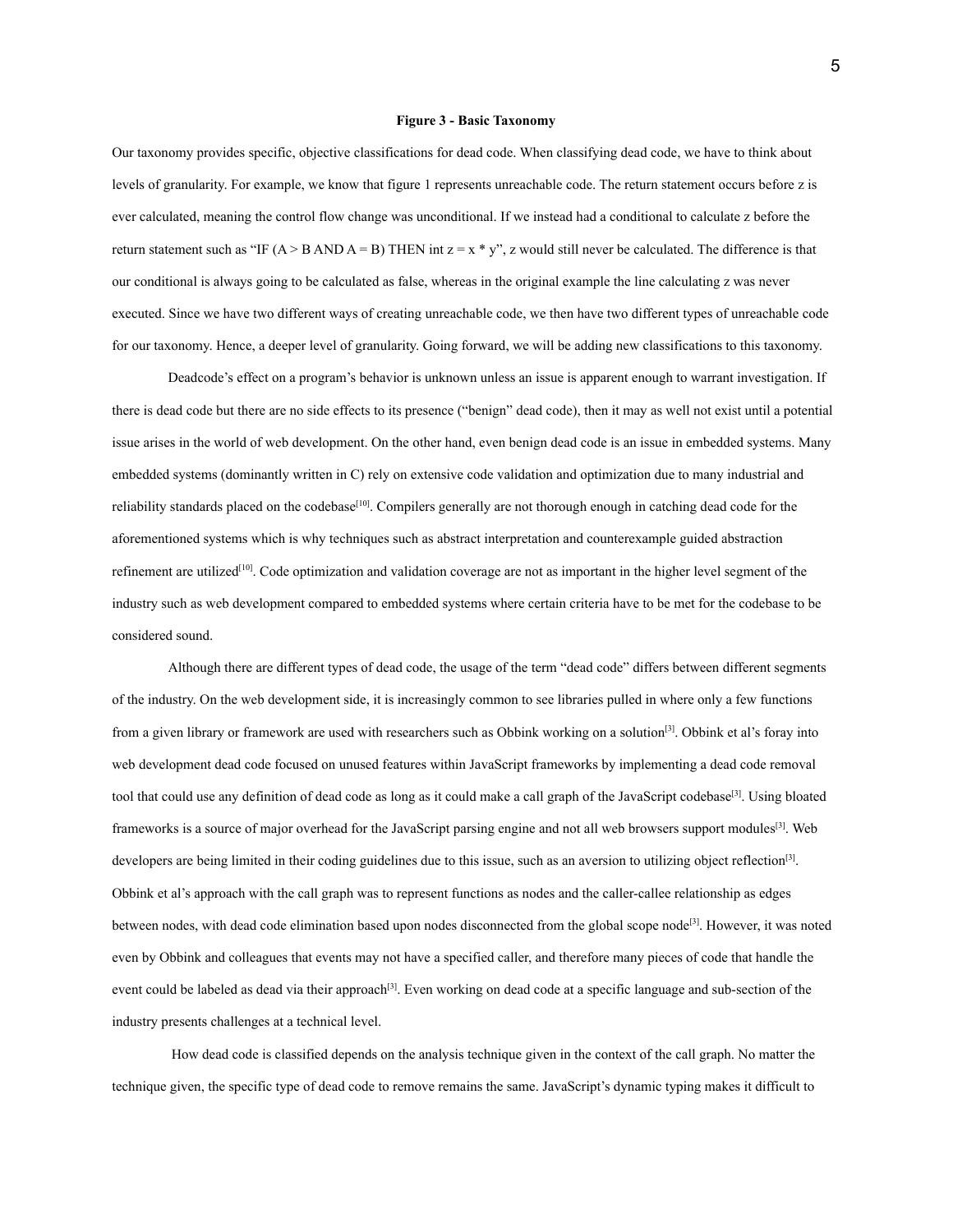statically analyze since variables do not have to be explicitly typed before use, meaning that dynamic analysis techniques would be dominant in use for Lacuna. Lacuna being the tool in development by Obbink et al. Analogizing this problem to a language like C, we would have library code in our codebase that wasn't in use causing bloat in compilation time. Although there are key differences to JavaScript and C, the type of dead code remains similar conceptually. Technical details of the languages change how we approach this situation. Whereas in C the static analysis capability of an optimized compiler would rout out unused library functions/data members, in JavaScript we cannot rely as heavily on static analysis. Analyzing the effects of unused dead code in both situations, compilation would take longer in C and parsing would take more time for the JavaScript interpreter, with binary size also being unnecessarily bloated for both as well.

Both of the above examples relate to unused imported code not made by the developers themselves. Hence, we can call this type of dead code unused imports, a subset of unused dead code revolving around the usage of libraries/frameworks not written by the developer(s). The approach to solving unused imports is different between our scenarios, but the conceptual understanding remains the same and can be translated between languages. Specifics and technical issues change with the language, but the concept remains the same. Meaning that we can use imported dead code as a classification. We've taken a higher level definition of dead code and defined it at a smaller scale. Let's revisit our taxonomy with unused imports included:

1. Dead Code

### A. Unreachable Code

1.A.1 Preceded by an Unconditional Control Flow Change

1.A.2 Preceded by a Conditional Control Flow Change that can never be true

B. Unused Code

1.B.1 Commented Out Code

1.B.1.1 Block/Multiline Comments

1.B.1.2 Individual Line Comments

1.B.2 Unused Files

1.B.3 Undefined Functions

1.B.4 Unused Imports

1.B.4.1 Unused Library Functions

1.B.4.2 Unused Framework Features

**Figure 4 - Taxonomy With Unused Imported Code Added**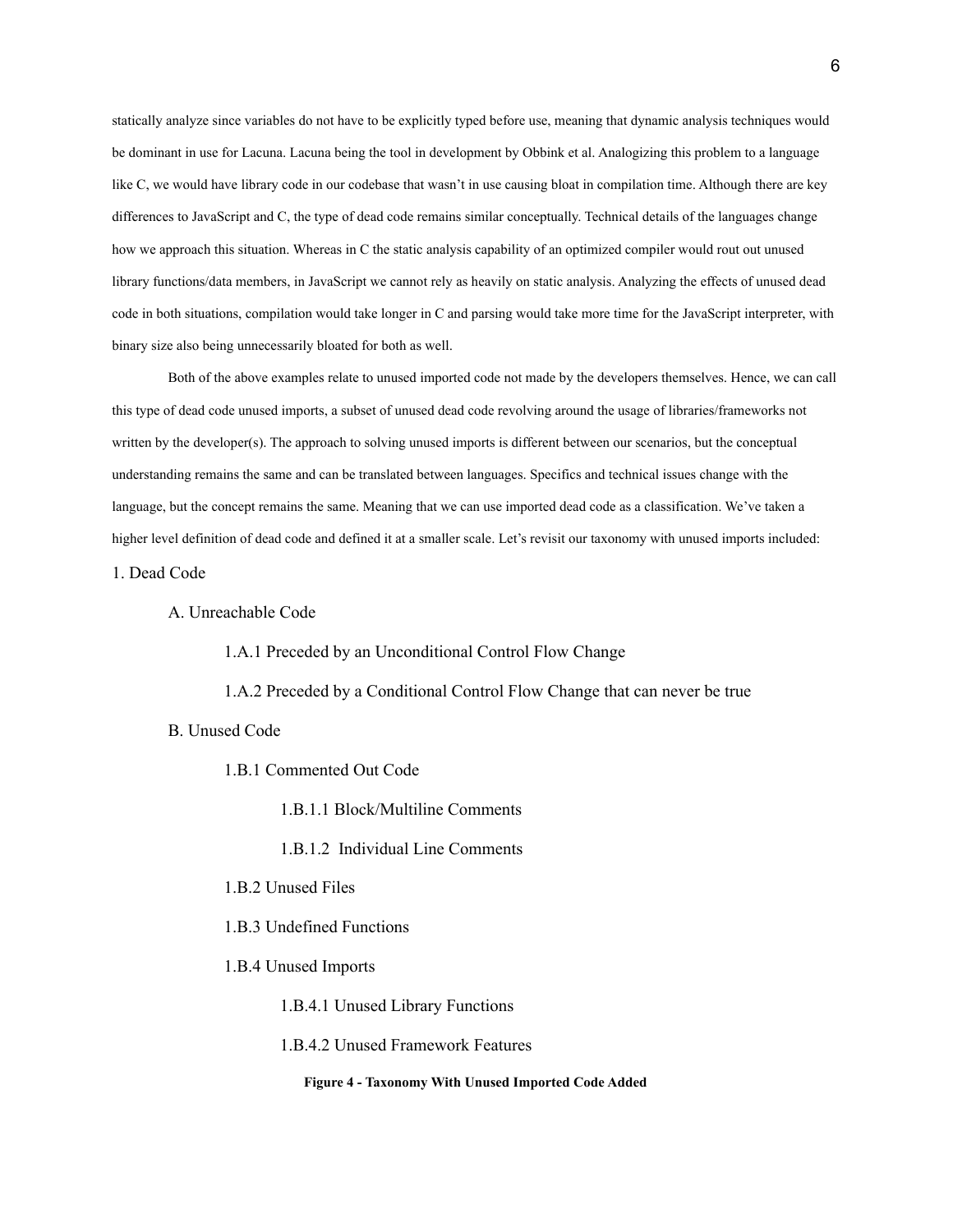Our unused imports classification comes in two different types so far based on the research we have evaluated: unused library functions and unused framework features. More subclassifications of unused imports are possible, but our focus is on the method of classification rather than being comprehensive in our classification.

Neubauer et al worked on analyzing code coverage techniques for industrial C code in embedded systems<sup>[10]</sup>. Their work focused on how to differentiate dead code in the control and data portions of the C codebases, particularly those that are "reactive, control-oriented, and floating-point intensive"[10]. Differentiating dead code is harder in automatically generated embedded code since control code gets more mixed in with data compared to handwritten programs which use a loop as control<sup>[10]</sup>. A solution they found was to create a model of the codebase via various techniques in order to understand what code did not fit the data/control flow of the program<sup>[10]</sup>. Effectively, Neubauer et al. mapped out the logical flow of specialized embedded C code and identified dead code as code that disrupted the intended data/control flow of the program. By mapping out logical inconsistencies in the code, they turned dead code into a coverage problem, "how much of our code is inconsistent with our intent/purpose". Although this was done at the inline level, that doesn't mean this approach can't be used at other granularities.

Boomsma et al focused their research on dead code identification within the context of PHP web applications<sup>[11]</sup>. Due to technical constraints with PHP, they focused on creating dynamic analysis tools in the form of a web application and an eclipse plugin<sup>[11]</sup>. Boomsma and co determined that the file level of granularity would be best due to the ease of measuring file usage<sup>[11]</sup>. Hence, Boomsma and co turned their PHP dead code problem into a coverage based code problem as well. Of course some files may be under development (stubs) or they aren't supposed to be invoked often, so Boomsma et al also measured the frequency of file use and not just coverage<sup>[11]</sup>.

Both of the aforementioned pieces of research focus on completely different segments of software development, yet they arrive at a fundamentally similar approach. Code found to not contribute to the intent of the software was labeled as dead. Even at different levels of granularity (inline vs file) the methodology did not change. Hence, we can call this type of dead code logically inconsistent code: Code which does not adhere to or contribute to the main logical flow of the program. Of course, it is not as black and white as the definition makes it sound like. Some files may not be regularly run such as files focusing on setups or specific, in-depth testing suites. However, these files still contribute to the main logical flow of the program, as they serve as a form of verification of the intended software behavior. Method stubs are unfinished and would be flagged as dead, but they aren't meant to contribute to the codebase until they are fleshed out. In reality, developers must still use their better judgment when identifying logically inconsistent dead code. There are methods of identifying logical inconsistencies, but none are perfect, which is why the developer(s) have the last word. Now that we have identified a new classification of dead code, let's see where it falls on our taxonomy: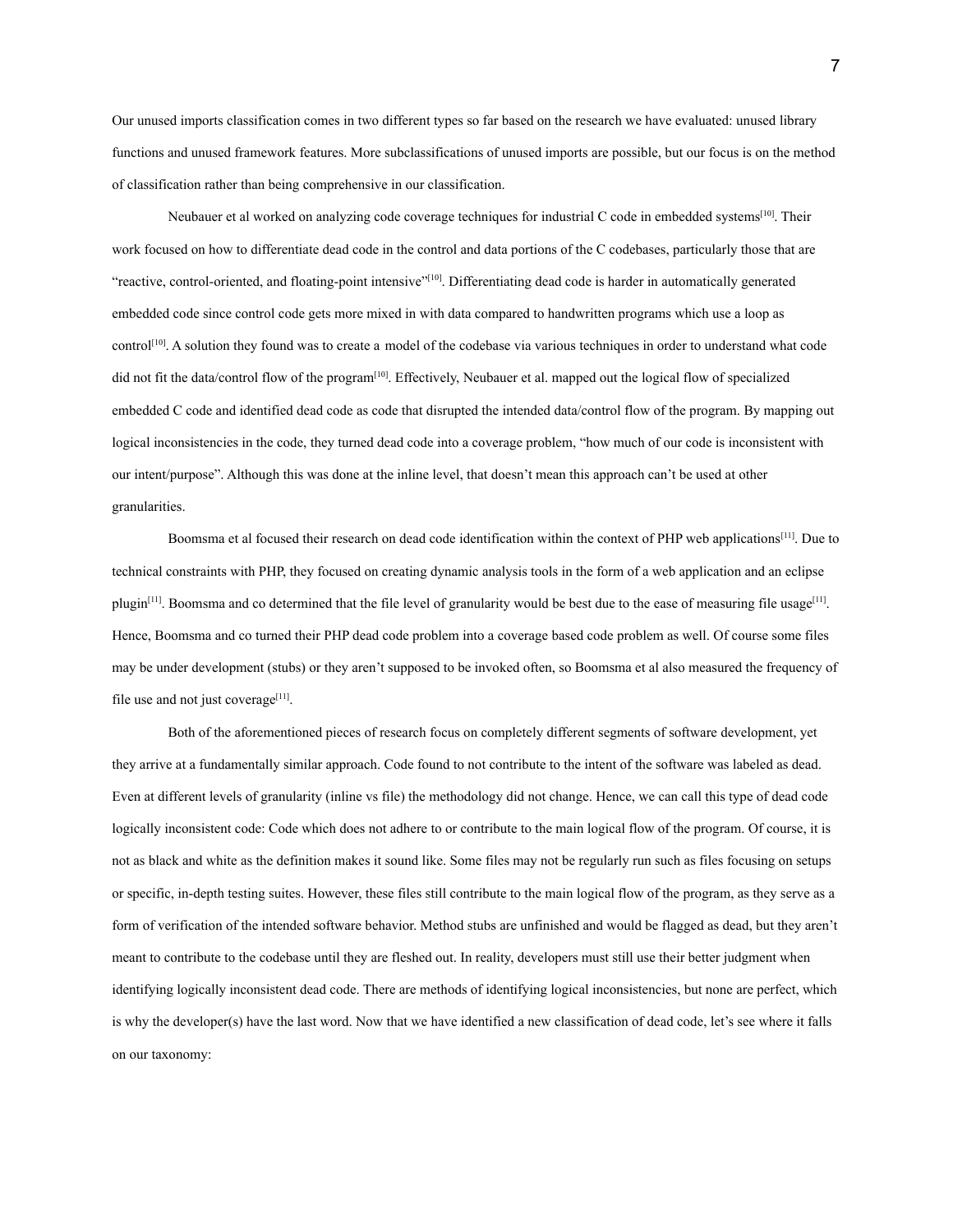### 1. Dead Code

A. Unreachable Code

1.A.1 Preceded by an Unconditional Control Flow Change

1.A.2 Preceded by a Conditional Control Flow Change that can never be true

### B. Unused Code

1.B.1 Commented Out Code

1.B.1.1 Block/Multiline Comments

1.B.1.2 Individual Line Comments

1.B.2 Unused Files

1.B.3 Undefined Functions

1.B.4 Unused Imports

1.B.4.1 Unused Library Functions

1.B.4.2 Unused Framework Features

C. Logically Inconsistent Code

1.C.1 Logically Inconsistent Files

1.C.2 Logically Inconsistent Functions

1.C.3 Logically Inconsistent Individual Lines

### **Figure 5 - Taxonomy With Logically Inconsistent Code Added**

Logically inconsistent code is placed in the second level of granularity in our taxonomy, but this is debatable. Both Neubauer et al. and Boomsma et al. focused on identifying dead code that did not follow the main logical flow of their codebases. Identifying the aforementioned specific type of dead code required monitoring code execution at different levels of granularity, which is similar to looking for unused code. However, logically inconsistent code isn't always unused, so I have put it at the same level of granularity as unused code rather than classifying it under unused code. Unused code comes with the expectation that it is never executed, not sometimes or rarely; never. This is not a definitive placing of logically inconsistent code as more research and discussion would be needed for that to happen since it is similar to unused code. If anything, this shows why dead code is difficult, yet important, to taxonomize.

These were just a few examples of marrying together different dead code identification techniques from research across the software engineering industry. Obviously, more research is warranted in this endeavor which would expand our means of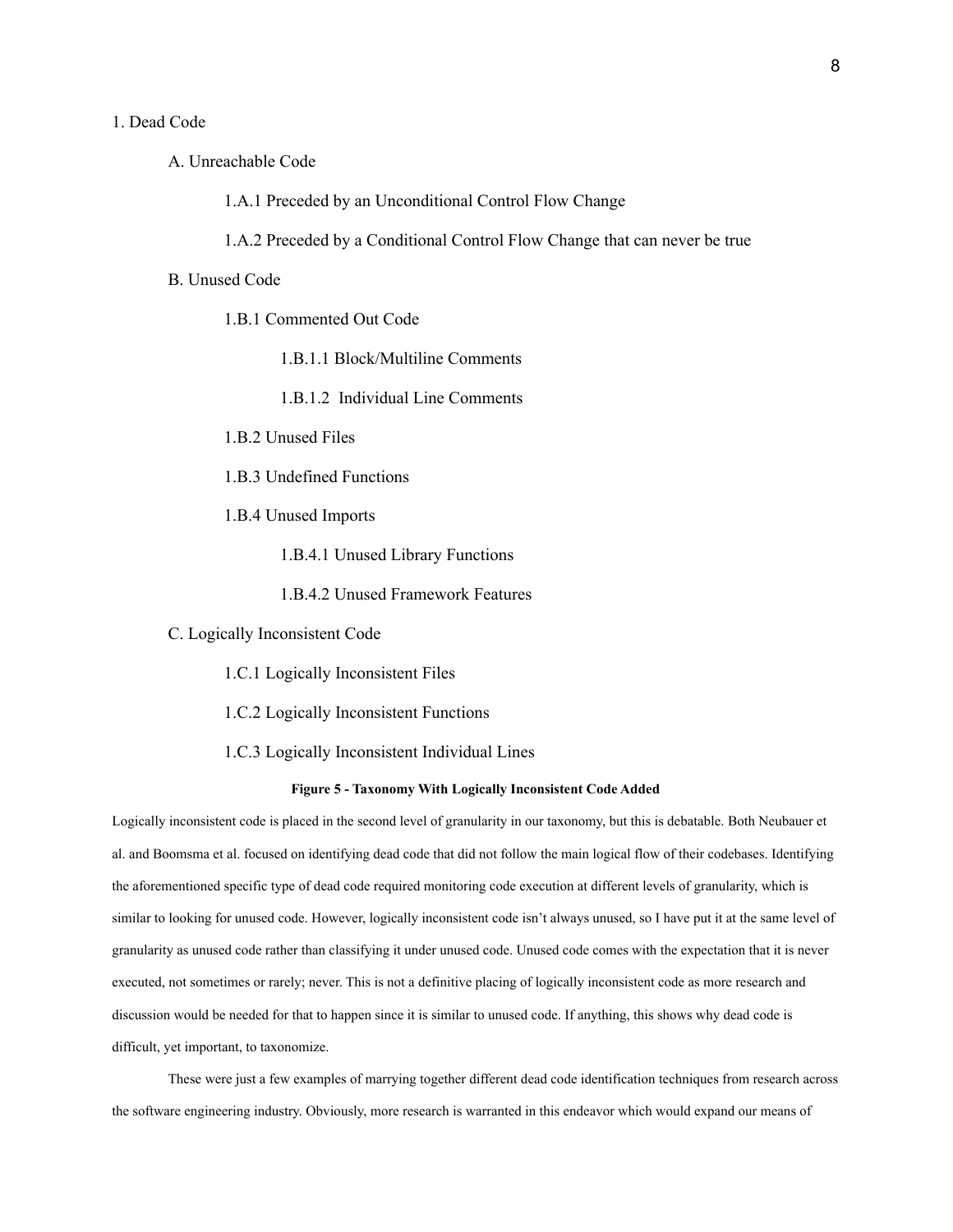classifying dead code. Hopefully, this serves as good food for thought for how to taxonomize dead code at a narrower scale. Now our challenge comes in the form of how to utilize our narrower definitions in code analysis.

## **III. Analyzing Analysis Techniques**

Code analysis is essential to any software development project. When mentioning code analysis, two particular types come to mind: static and dynamic code analysis. Static code analysis examines a codebase before the program is ran, usually against a set of rules or a coding standard's specifications<sup>[12]</sup>. Dynamic code analysis examines source code while the program is running, scanning for any crashes, memory leaks, etc<sup>[13]</sup>.

If we were to catch dead code in a professional software development environment, these forms of analysis would be our first line of defense so to speak. Codebases grow ever larger especially as the intentions and roles of programs grow more grandiose. Developers cannot be tracking dead code manually as a routine, since development time would be wasted which makes manually tracking dead code an opportunity cost. Spotting dead code in dynamic/static code analysis becomes one of the most efficient solutions since it can be automated into a workflow. Static and dynamic analysis will not be assessed holistically, but rather in the context of dead code.

Before we assess dynamic and static code analysis, we must understand their limitations. Static code analysis cannot acknowledge developer intent, such as if a function is behaving as expected $[12]$ .

```
function square(x)
\overline{2}\ensuremath{\mathsf{3}}return x;
\overline{4}- 1
```
#### **Figure 6 - Function Passing Static Code Analysis**

In figure 6, we see that the function square is not actually doing anything to its argument x, it just returns the same value it was given. We expect a square function to return a squared value of the argument passed to it, which is not the case here. If you were to run static code analysis on square $(x)$ , it would pass since developer intent is undeterminable and subjective. Obviously we know that the function is not behaving as expected, but static code analysis cannot understand those expectations in the first place.

Dynamic code analysis has more nuanced limitations than static code analysis. Automation performing dynamic code analysis is only as good as the rule sets created by developers. Unit testing for example is as extensive as the developer(s) make the testing suite. Even if rule sets are perfect, pinpointing what in the source code is causing an issue can be difficult and open to developer interpretation.

Looking at static code analysis through the lens of dead code, there are two benefits we can observe. Static code analysis can easily detect issues such as unreachable code or dead code in code blocks like figure 1 easily and would correctly flag them as dead code. Static code analysis would be beneficial in identifying imported dead code. Novak et al focused their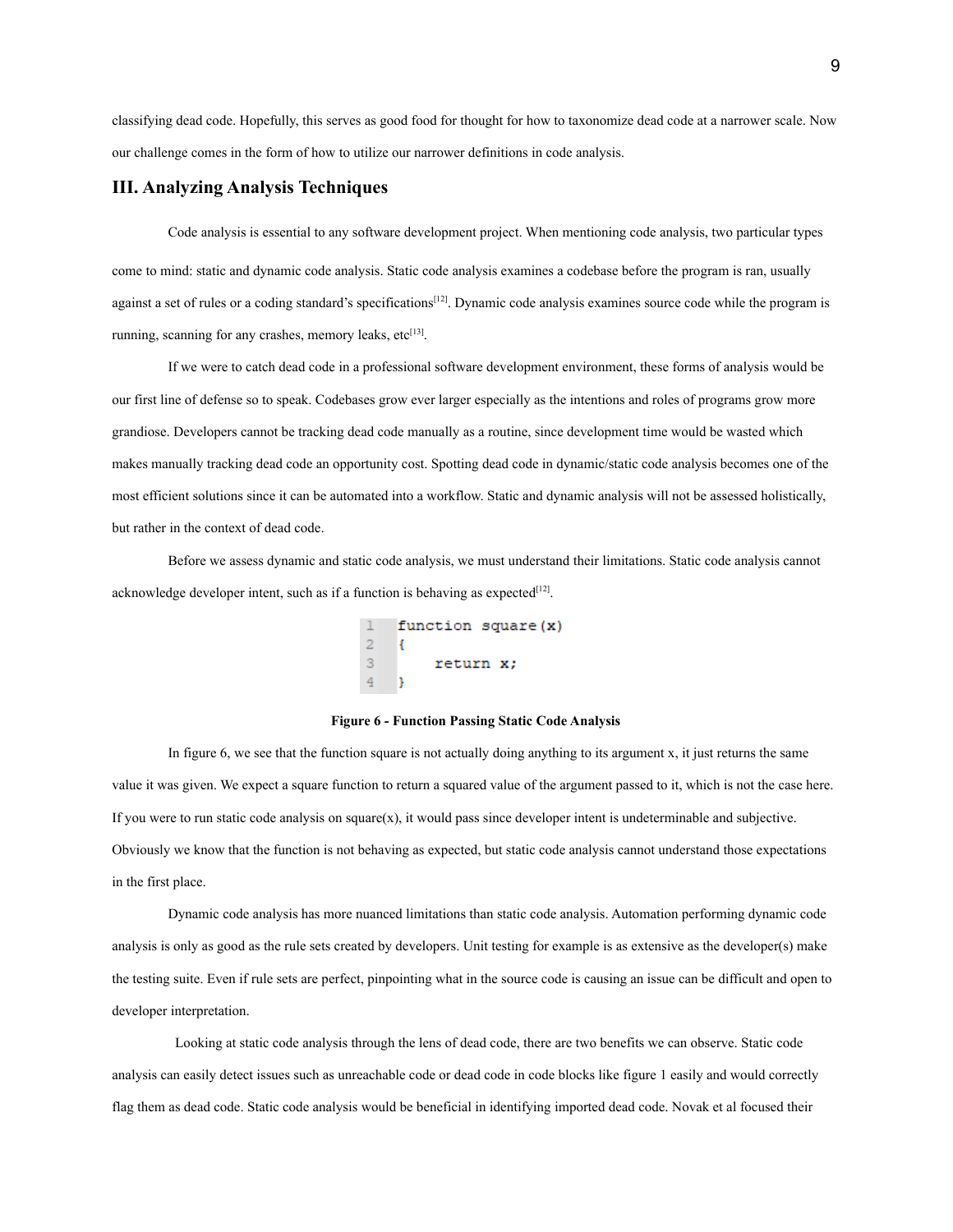work on taxonomizing four commonly used static code analysis tools: StyleCop, Gendarme, FindBugs, and CheckStyle<sup>[14]</sup>. Tools which can detect unreachable code, unused values and unused functions<sup>[14]</sup>. All tools support some sort of ruleset they can govern such as naming, performance, maintainability, etc with accompanied methods of configuration<sup>[14]</sup>. However, these rulesets are meant to enforce objective rules such as syntax for comments, amount of spaces for indentation, camel casing, etc. There is not an easy way to identify all forms of dead code on the spot, hence no ruleset would be able to identify all forms of dead code. Dead code can also take shape in different ways between codebases and languages. Static code analysis tools easily and precisely catch unused values/functions and unreachable code, but rulesets are constrained to code style and optimization. Optimization can include removing dead code, but there is no guarantee that all dead code would be removed. Perhaps static code analysis tools could be given a ruleset that defines logically inconsistent dead code for a given codebase. Set a certain type of dead code for removal and define the ruleset based on that. Such a ruleset would not be as extensible as a coding style standard, but rather be tailored for specific codebases.

Static analysis also has limitations in certain languages such as JavaScript due to the dynamism of the language, something which Obbink and co acknowledged in their research. Revisiting the earlier example of method stubs, static code analysis is not guaranteed to detect all dead method stubs. If a method stub is still being called/used but that piece of functionality is not relevant to the product anymore, it should be marked as dead code. Static code analysis may not mark that method stub as dead. Technical limitations can make static analysis methods inconsistent across languages. A potential ruleset for dead code removal through static analysis would most likely be language, dead code type and codebase specific.

Dynamic code analysis generally comes in the form of unit/component/integration test suites and tools which can lay out the execution flow of your program<sup>[13]</sup>. However, since dynamic code analysis cannot pinpoint problematic code like its static counterpart, many things are left to the discretion of the developer(s). Boomsma et al's approached dynamic code analysis through the lens of file usage in php web applications<sup>[11]</sup>. Extensibility and a consistent degree of precision come as a benefit of their approach. However, analyzing at a file level can lead to false positives or false negatives. Even if a file sees a lot of usage, dead code can still be present within the file. Not to mention that files can vary immensely in size and readability. Developers must investigate a flagged file for dead code and identify the culprit code block(s), a task which can vary drastically in timescale. Granularity is important for detecting dead code with dynamic code analysis since dynamic analysis cannot point to a specific line and label it as dead code like static analysis. Developers need to have somewhat of an idea of what to flag for identification when utilizing dynamic code analysis tools. Classifying specific, focused types of dead code as we did throughout the taxonomy section is key to creating dynamic code analysis tools for dead code.

However, if we have a type of dead code in mind to remove as developers, we can specialize a dynamic code analysis tool to remove that type of dead code. Revisiting our method stub example where it represented unnecessary functionality, we could write a dynamic code analysis tool just for those method stubs. A potential dead code flag would be if we find method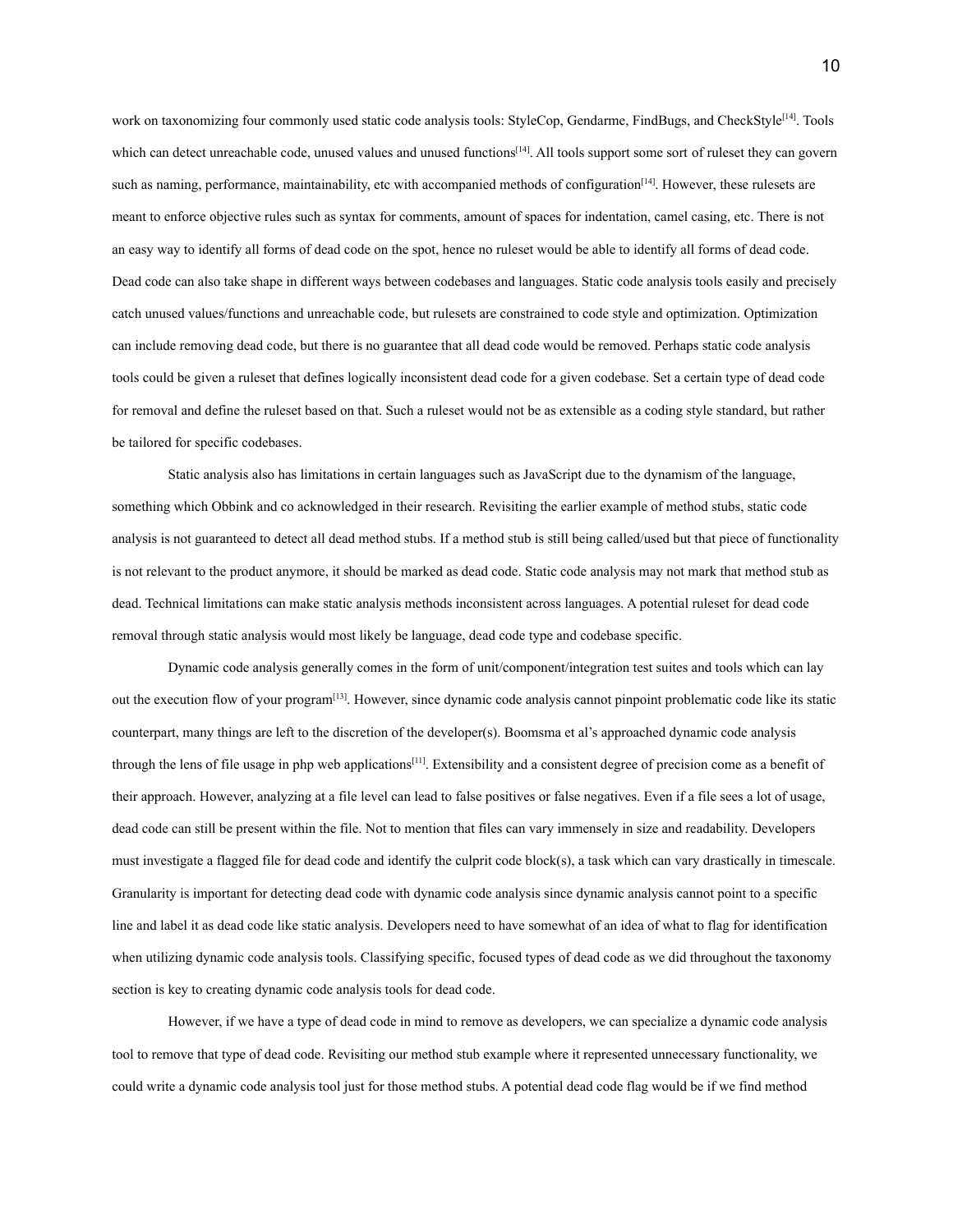stubs that are called in a testing suite but the functionality they were standing in for is no longer present, then the test itself becomes useless.

Static/dynamic code analysis both have their pros and cons in regards to dead code removal. They should be utilized for different types of dead code removal. For example, static code analysis excels at unreachable code removal, but is limited in regards to logically inconsistent dead code. Dynamic code analysis is more flexible but gives less precise indicators for problem areas of code, which in this case means dead code. Both can potentially be effective at removing narrower, quantifiable definitions of dead code instead of targeting dead code holistically.

### **IV. Conclusion**

industry is booming and the scope of today's software grows alongside it. Identifying dead code with accuracy and efficiency is key for the everyday software that our world runs on. Being able to classify and taxonomize dead code into smaller levels of granularity allows us as developers to have a more objective understanding of dead code. Through finding patterns in research studying real world code bases, we can classify and define these subsections of dead code. Current dynamic/static code analysis tools have limitations in dead code detection but by applying narrower dead code classifications, we may be able to find new ways to use these tools.

Dead code remains a pervasive challenge throughout the world of software development. Software development as an

## **Acknowledgement**

I would like to thank professor Warren Harrison for his invaluable guidance in writing this paper. He has been a great help in understanding dead code as a subject.

## **References**

[1] J.L. Lions. 1996. Ariane 5 Failure - Full Report. (July 1996). Retrieved October 20, 2021 from http://sunnyday.mit.edu/nasa-class/Ariane5-report.html [2] Jamie Lynch. 2017. The worst computer bugs in history: The ariane 5 disaster: Bugsnag Blog. (September 2017). https://www.bugsnag.com/blog/bug-day-ariane-5-disaster [3] Niels Groot Obbink, Ivano Malatova, Gian Luca Scoccia, and Patricia Lago. 2018. An extensible approach for taming the challenges of JavaScript dead code elimination. (April 2018). Retrieved November 19, 2021 from https://ieeexplore-ieee-org.proxy.lib.pdx.edu/document/8330226/authors#authors [4] Arvind Padmanabhan. 2021. Dead code. (April 2021). Retrieved November 19, 2021 from https://devopedia.org/dead-code#dos-Reis-et-al.-2020

[5] Unreachable Code. Retrieved January 20th, 2022 from